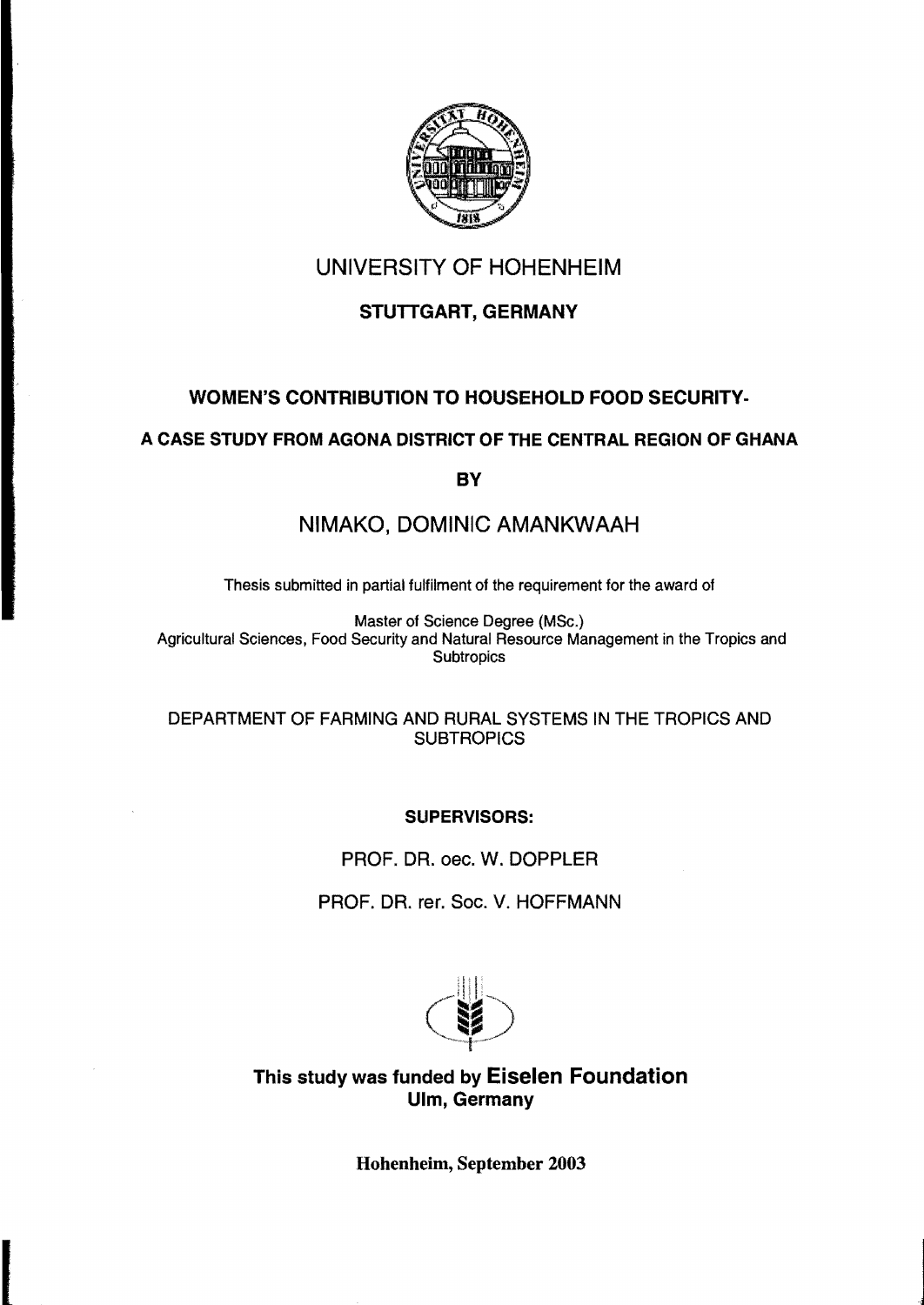#### **CHAPTER FIVE**

## **SUMMARY AND CONClUSION**

#### **5.1 Summary**

From the study, women heads of households were observed to be mueh older in age, have less formal edueation, and have large household size, with more dependents than their men household heads. Moreover, majority of these women heads are either widowed or divoreed and their households eontain more grandehildren and people above 65 years old. As the head they, most of the members in the women headed households have less formal edueation eompared to the men headed households. These have implieation on household food seeurity as these demographie parameters, among other things, determine the extent of household food availability and access.

In the case of food security status, 11.4 % of the women headed households surveyed were observed to be relatively food seeure, 74.3 % were relatively food inseeure without hunger, while 14.3 % were observed to be relatively food insecure with hunger. On the men side however, 13.3 % were observed to be relatively food secure, 71.1 % food insecure without hunger and 15.6 % were food insecure with hunger. In general, women headed households show relatively a mueh higher diversity in diets than men headed households.

On eoping strategies to food inseeurity, both household heads used similar strategies eommon to the study area, with little variation. However, in the extreme eases, few women heads were observed to go the extent of skipping whole days without eating, engaging in wage labour, selling household's durable items and resorting to begging which the men heads would not do.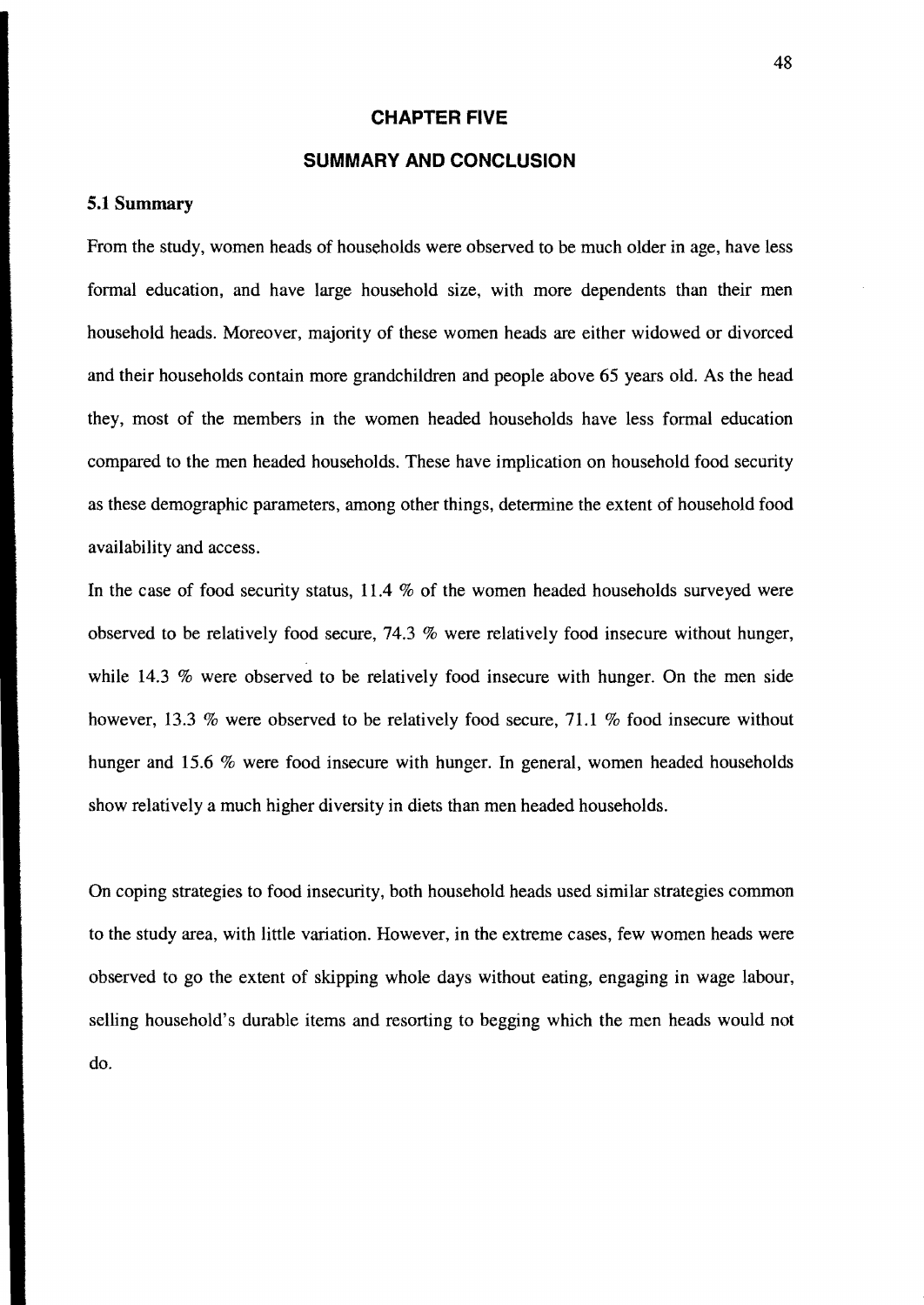Household income indicates household's purchasing power and to some extent, household economic access to food. On the average, income for women headed households were significantly lower than that of their men counterpart households. While incomes from cash crops, notably cocoa, food crops and wife's income-generating activities constituted a major sources of money for the men headed households, incomes from the off-farm activities, food crops, remittances and that of the other household members constituted a major sources of income for the women headed households.

The same scenario is reflected in the household liquidity. Men headed households have much  $\mathbf{r}$ cash inflow and cash surplus than the women headed households. The major sources of cash inflow on the men side come from cash crops sales, their off-farm activities, their wife's offfarm activities and food crops sales while on the women side, monies from their off-farm activities, remittances, cash crops sales and other household members were important sources of cash inflow. On the cash outflow, the major sources on the both side of the divide, were monies for the family upkeep (locally termed as Chop money) and monies used as wages for hiring farm labour.

On the household expenditure, expenditure on food constituted a single highest expenditure on both sides, accounting for 52 % in the men households and 41 % in the women households respectively. The major expenditure on food on both households were on non-staple food (such as fish and meat) accounting for 30 % in men side and 22 % on the women side respectively. While expenditure on energy and food were significantly much higher on the women households, they were significantly much lower in the men households. Expenditure on c1othing, education and health on the other hand, were significantly much higher in the men headed households; they were significantly much lower in the women headed households.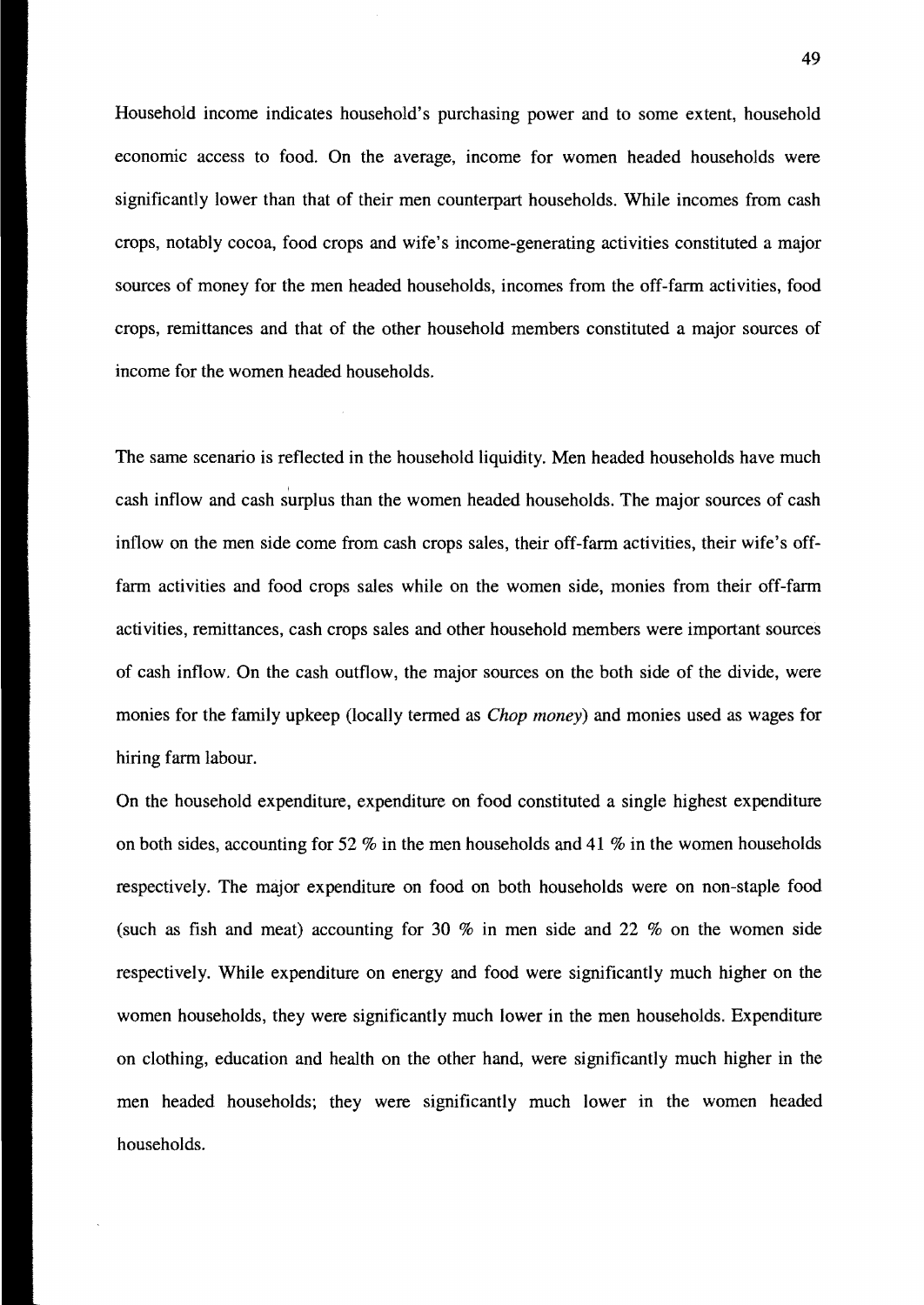On the average, total household expenditure was significantly much higher in women headed household and exceeded the total household income while the total household expenditure was much lower and was slightly below the total household income in the men households.

It is worth noting that, the land resource possess by women heads, and the proportions put under cultivation of both food and cash crops were significantly much smaller compared to that possess by their men heads counterpart. This limit their women's ability to more food and cash crops to increase their productivity and eam substantial income. The major land use-right was by tenancy or share holding (locally referred to as the *abusa system).* 

Access to both formal and informal credits was, in general, very poor for both groups of household heads (37 % for men and 17 % for women respectively), with the men heads having the greater access to both formal and informal credits. The major use of the credits on both side was for farming activity.

The main role of both household heads was that of bread winner for the households, and making major but essential decisions for the family. However, these their role are constrained by ageing household heads, financial constraints, lack of access to enough farmland, coupled with high cost of labour and unattractive prices for farm, produce.

It could be observed from the foregoing discussion that rural women find themselves in certain unique conditions that put them at the disadvantage and which are also beyond their control, than their men counterpart in terms of socio-cultural issues, and access to productive resources, which hinder their progress and productivity. Hence, making them vulnerable and their households more food insecure.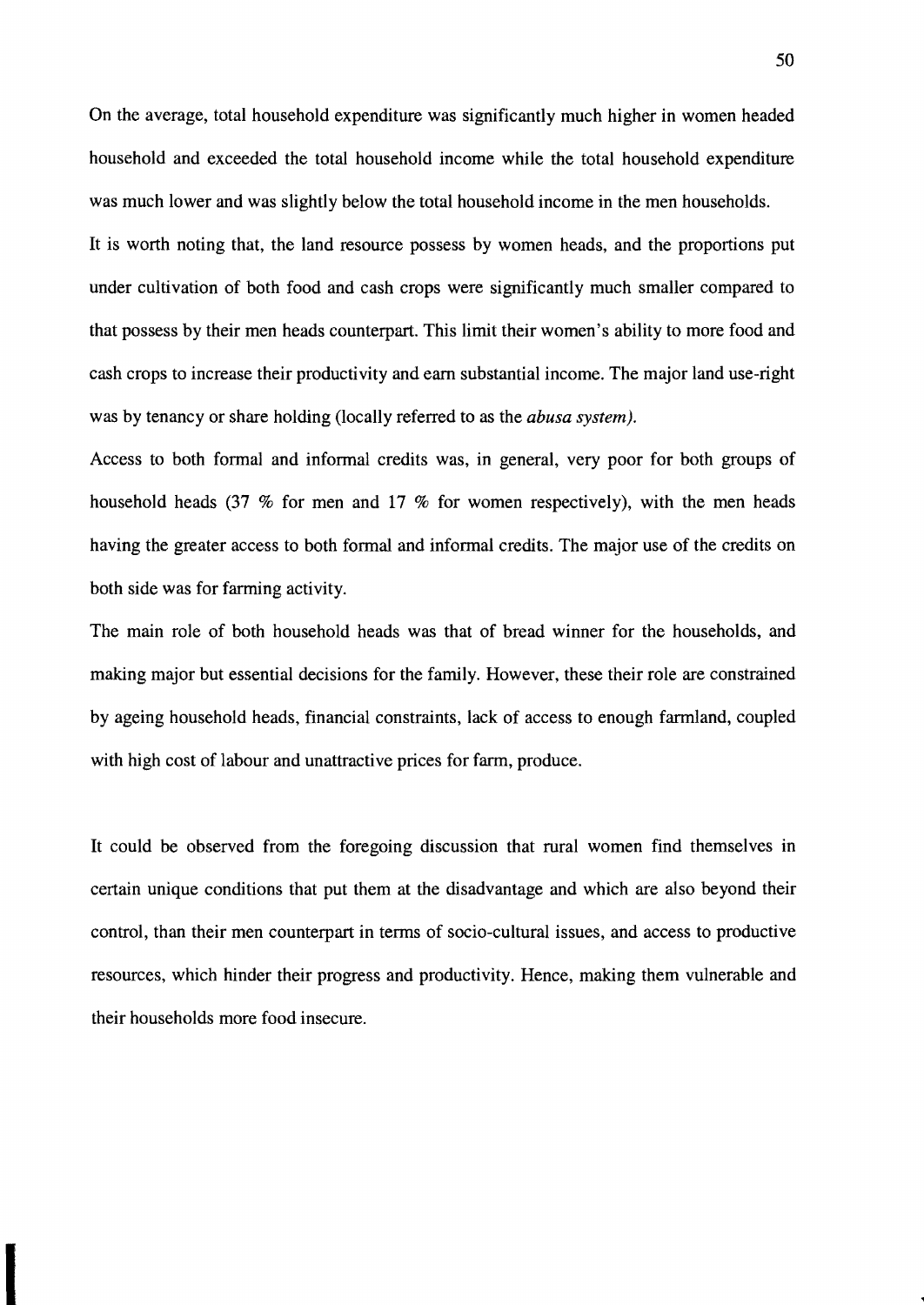## 5.2 Women's Contribution to Household Food Security

Women's contributions to household food security in the surveyed families, among other things included:

1. Sustainable food production

The women heads in the surveyed families were subsistence farmers with the single objective of producing food for their households, since household food security is determined largely by their ability to produce and/or purchase enough food to meet their minimum daily requirements. The food crops grown by those women farmers were maize, cassava, plantain, beans, vegetables, tomatoes, among others. These women thus contribute greatly to household food security.

#### 2. Cash crops production

The majority of the women heads surveyed were actively involved in cash crops production, notably cocoa, oil palm, coconut, and sugar-cane among others (see appendix le). Incomes from generated from the sales of these crops were used to provide food and other essential things for the households. From literature, cash income earned by women is positively and significantly associated with household calorie consumption (von Braum, et al, 1991).

## 3. Income generation from off-farm activities

The majority of the women heads and the spouse of the men heads were involved in a number of income generation activities, notably petty trading, food processing, food vending, among others (see appendix If). According to Quisumbing, et al, 1995, a household access to food depends greatly on its real income, and not only the level of income but who earns that income. Moreover, a number of studies have proved the positive effect that women's incomes have on household food security and nutrition.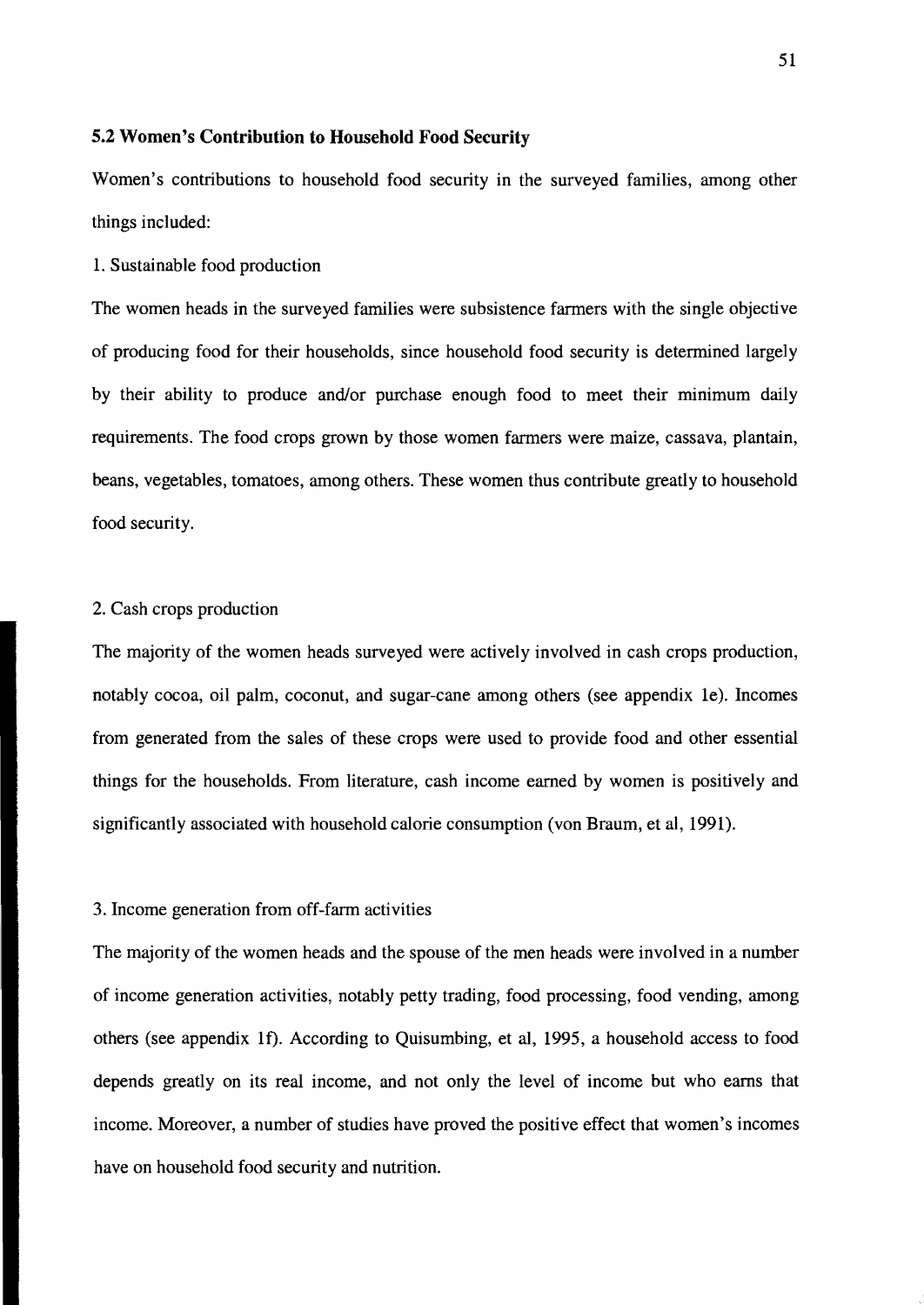#### 4. Domestic production

The domestic production, according to Quisumbing, et al, 1995, include meal preparation, fuel wood collection, fetching food from the farm, fetching water from streams or bole-holes, and washing of dishes among others. These household activities, which are considered women responsibility in the surveyed families, are key components of good household food and nutrition security.

### 5. Care provision

The provision of care namely, paying adequate time and attention to meeting the physical, mental, mental and social needs of growing children and other household members is a crucial input into good nutrition (Quisumbing, et el, 1995). Women were the primary care providers in the surveyed households. Care contributes to household food and nutrition security through feeding practices, health and good sanitation practices among others.

6. Decision-making relating to food and nutrition issues

Among the households surveyed, majority of the women heads take decisions relating food and nutrition alone, while majority of the men heads discuss those issues with their wives since women were the principal persons responsible for preparing meals for the entire households (see figures 13 and 12). In doing so, they take measures that are necessary to ensure household access to food, hence contributing to household food and nutrition security.

In conclusion, rural women find themselves in certain unique conditions that put them at the disadvantage than their men counterpart. Despite the disparity in productive resource access that existed between women and men heads of households in the study area, women continue to contribute immensely to the food security of their households through sustainable food production, income generation in the area of cash crops production, off-farm activity, domestic production, Care provision and decision making relating to food and nutrition issues. Addressing women's constraints and the factors that discriminate against them, would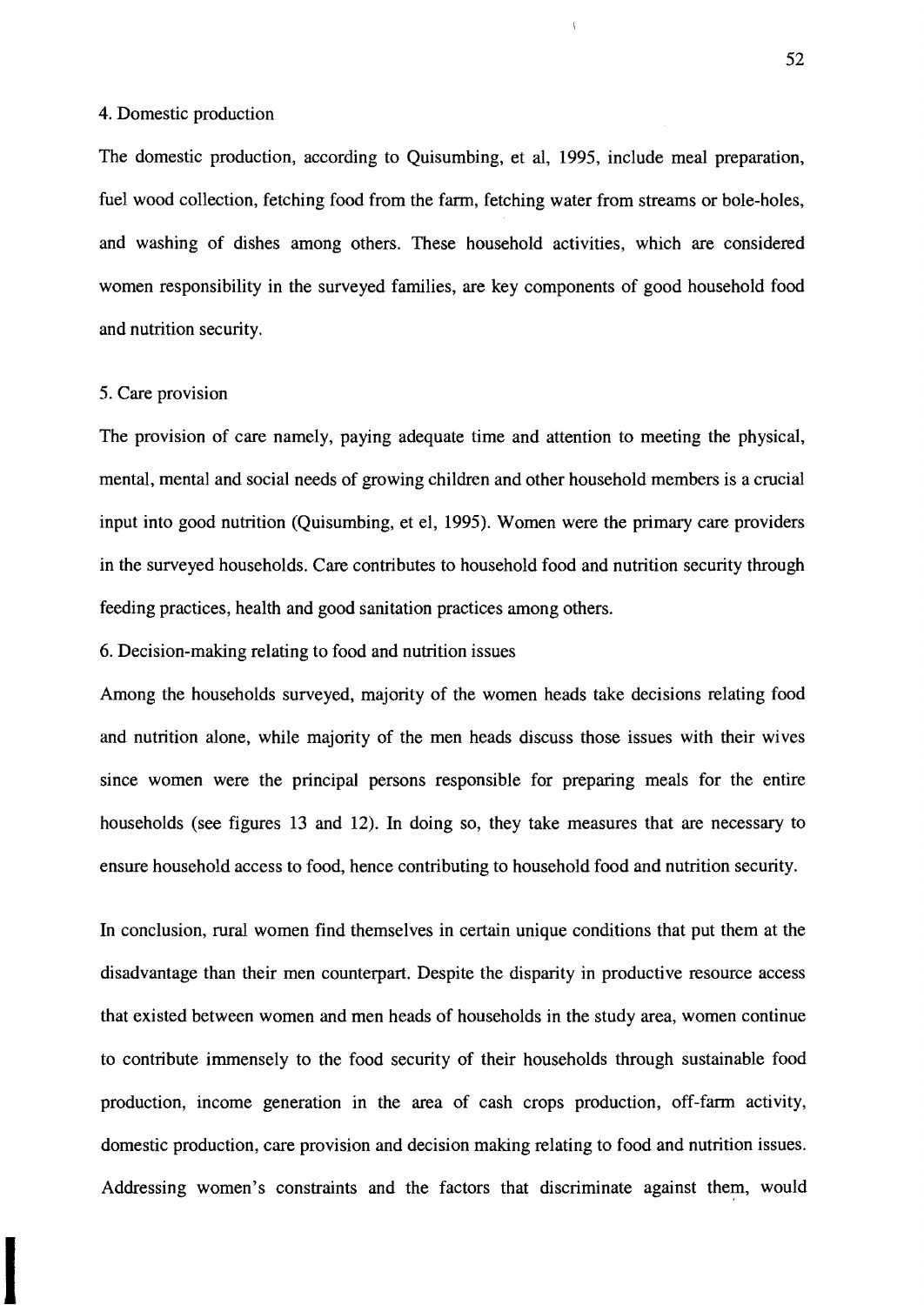therefore improve their productivity and ability to secure sustainable food security for their households.

### **5.3 Limitations of the study**

The following were the shortfalls of this research:

L The study could not capture how much of what the household consume comes from their own production and how much comes from the market. This was due to non-existing data and household heads inability to accurately measure how much they consume.

2. The study could not also quantify how much calories of food that household consume to actually, determine the household food and nutrition requirements. As it has been explained above, this was due to non-existing data and the time and skills limitations of the researcher.

### **5.3 RECOMMENDATIONS**

L As it was observed in the study, these rural women's contribution to household food security could be improved if they are provided with some form of credits or soft loans for their farming and off-farm activities. This would reduce the problem off financial constraints and would enhance their ability to increase productivity through the food crops and cash crops production as weIl as generate much income from their off-farm activities.

2. The women organising themselves into groups and associations for potentially profitable activities would improve their access to credits and other productive resource for their farming and off-farming activities. Thus, enhancing their ability to generate food security for their households.